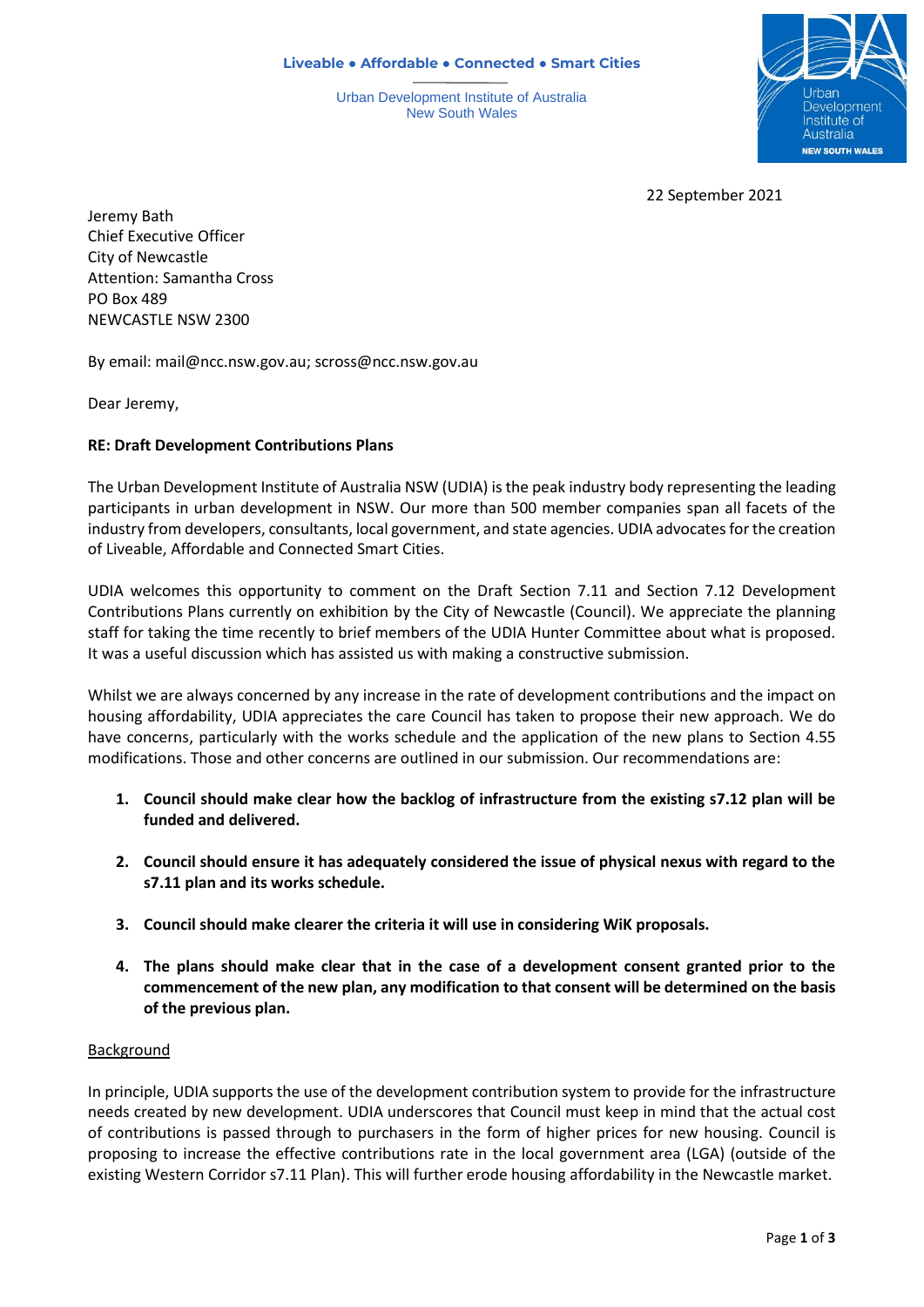UDIA recommends that any contributions collected must be spent in a timely and efficient manner to deliver jobs, housing, and a better quality of life for local residents. UDIA's *Infrastructure Funding Performance Monitor* shows that in FY20, councils held \$3 billion in unspent development contributions across the Sydney Megaregion (Sydney, Hunter, and Illawarra). Pleasingly, the City of Newcastle has, in recent years, been investing heavily in local infrastructure and that spending has recently outpaced its s7.12 collections. The City of Newcastle's record for spending contributions collected under its s7.12 plan is very good compared with other Councils across the Sydney Megaregion.

UDIA has supported the Council's historic use of s7.12 across most of the LGA as such plans are easier to understand and can improve the relationship between when contributions are collected and when the demand for infrastructure actually arises. We consider this benefit to be a real advantage of the use of s7.12.

However, given its infrastructure needs are outpacing its ability to fund them under the limitations of the s7.12 regime, it is understandable that Council is proposing to move to a Section 7.11 plan across the LGA (outside of the singular existing Western Corridor s7.11 plan area) to raise adequate contributions to provide for necessary community infrastructure. We do not oppose the introduction of a new s7.11 plan on that basis.

We appreciate Council's stated commitment to align its plans with the NSW Government's Infrastructure Contributions Reform initiative, including adhering to the principles of transparency and accountability. We note that the reforms will include changes to the essential works list which may require a plan update. UDIA welcomes Council's stated intention to develop a web-based reporting interface to facilitate transparency, and we would be grateful for the opportunity to collaborate with Council on that project.

# Recommendations

# *Backlog*

UDIA is concerned that the proposed new plans are expected to collect almost three times the amount Council had been collecting under the existing s7.12 plan. It would appear that the percentage limitations on the current s7.12 plan have not provided sufficient funds to meet the infrastructure demand created by new development in the City. This presumably means there is a backlog of unfunded infrastructure that the Council will need to fund over coming years. The exhibited documents do not make clear how Council will fund that backlog but based on our discussion we have assumed that the draft plans are only focused on the demand created by future development. UDIA recommends:

# **1. Council should make clear how the backlog of infrastructure from the existing s7.12 plan will be funded and delivered.**

# *Nexus*

We note that Council has essentially adopted a city-wide approach to the new contributions regime and has not broken the contributions down into catchments or sub-catchments.

It would be expected that a significant amount of the forecast development would take place in the locations identified for new development in the *Greater Newcastle Metropolitan Plan 2036*. The location of most items in the s7.11 works schedule do not appear aligned to those precincts. For example, Broadmeadow and Mayfield/Islington are two areas identified for significant urban renewal potential, but the plan's works schedule hasidentified only very limited new infrastructure for those areas. We are therefore concerned that the works list may not appropriately reflect true needs. While UDIA is attracted to the simplicity of the citywide approach, we caution that the legal requirement for nexus in s7.11 plans may expose Council to challenges around the plan's physical nexus. UDIA recommends: